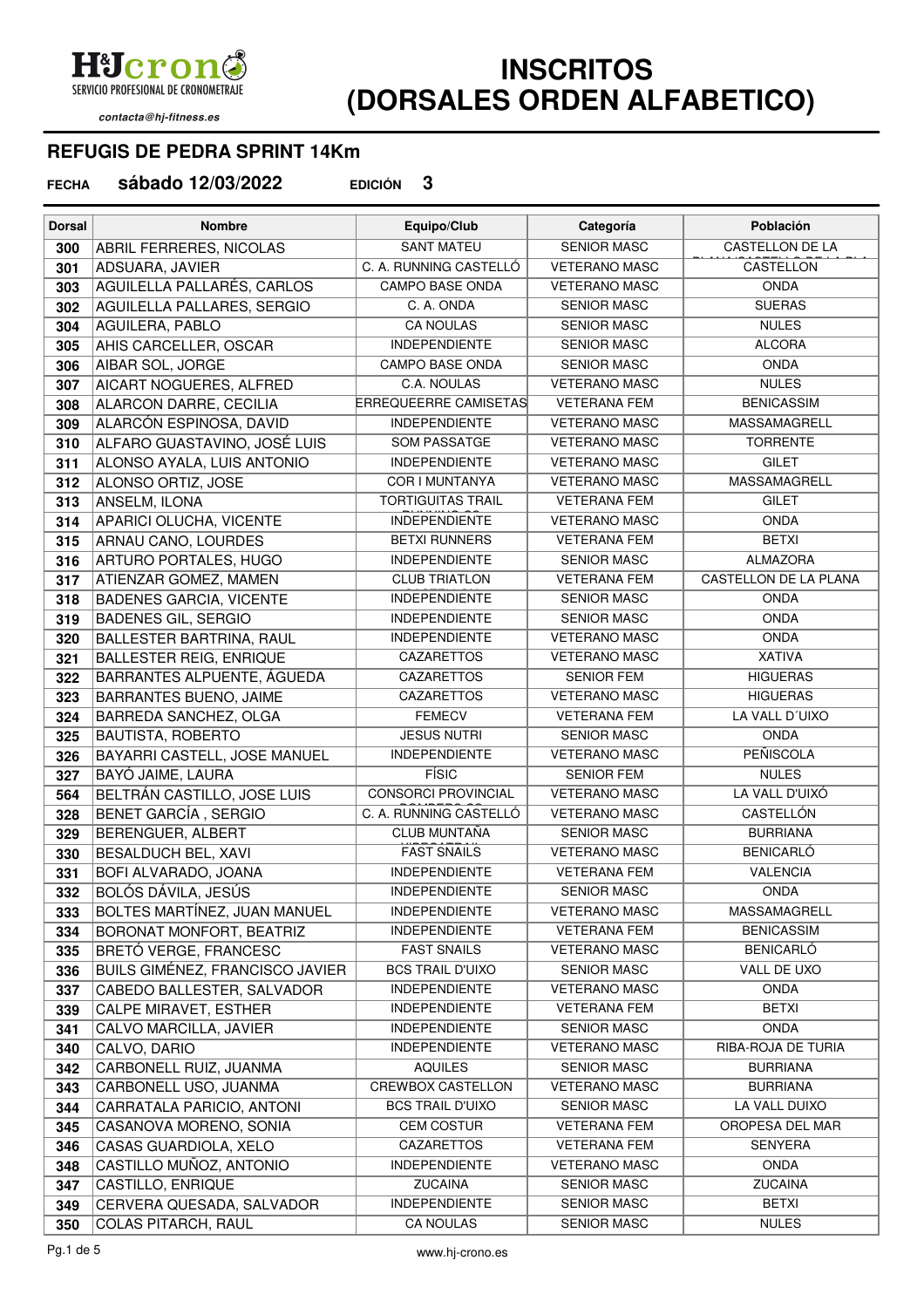| <b>Dorsal</b> | <b>Nombre</b>                       | Equipo/Club                   | Categoría            | Población             |
|---------------|-------------------------------------|-------------------------------|----------------------|-----------------------|
| 338           | CONESA ESTEVE, ESTEBAN              | CAZARETTOS                    | <b>VETERANO MASC</b> | <b>PUZOL</b>          |
| 351           | CORTES CAMPOS, RAFAEL               | <b>CD CHAFAALIAGAS</b>        | <b>VETERANO MASC</b> | <b>JERICA</b>         |
| 352           | CORTES GARCIA, PACO                 | <b>INDEPENDIENTE</b>          | <b>VETERANO MASC</b> | <b>ONDA</b>           |
| 353           | CORTIJO CHICHELL, IVAN              | <b>INDEPENDIENTE</b>          | <b>VETERANO MASC</b> | LA POBLA TORNESA      |
| 354           | COSTA MARTINEZ, ANA MARIA           | C. D. NEVER STOP              | <b>VETERANA FEM</b>  | <b>VALENCIA</b>       |
| 355           | COUSO PEREZ, MERCHE                 | <b>INDEPENDIENTE</b>          | <b>VETERANA FEM</b>  | <b>ALCORA</b>         |
| 356           | DARAS FERRANDO, JOSE                | <b>CA NOULAS</b>              | <b>VETERANO MASC</b> | <b>NULES</b>          |
| 357           | DE LA CUESTA GARCÍA, ÁNGEL          | RUNNERS CIUTAT DE             | <b>VETERANO MASC</b> | <b>MISLATA</b>        |
| 358           | DIAZ FERNANDEZ, VICTOR              | 5 DEDOS VALENCIA              | <b>SENIOR MASC</b>   | <b>SEGART</b>         |
| 359           | DOMINGO APARICI, SONIA              | CAZARETTOS                    | <b>VETERANA FEM</b>  | CASTELLÓN DE LA PLANA |
| 360           | DOÑATE ARTERO, PASCUAL              | <b>INDEPENDIENTE</b>          | <b>SENIOR MASC</b>   | <b>ONDA</b>           |
| 361           | DOSDAD CAMPOS, OSCAR                | <b>FAST SNAILS</b>            | <b>VETERANO MASC</b> | <b>BENICARLÓ</b>      |
| 362           | DRAGO SIMO, JOSE                    | <b>CLUB TRIATLO PENISCOLA</b> | <b>VETERANO MASC</b> | PEÑISCOLA             |
| 363           | DUMITRESCU, IUSTINIAN               | <b>TORTIGUITAS TRAIL</b>      | <b>VETERANO MASC</b> | CASTELLON DE LA PLANA |
| 364           | DURA, JUAN JOSE                     | <b>INDEPENDIENTE</b>          | <b>SENIOR MASC</b>   | <b>ONDA</b>           |
| 365           | EGEA ENRIQUEZ, NATALIA              | <b>HCB ENTRENAMIENTO</b>      | <b>VETERANA FEM</b>  | <b>GILET</b>          |
| 366           | ESCAMILLA RAMOS, ANDREA             | <b>DESPLOME</b>               | <b>SENIOR FEM</b>    | <b>ONDA</b>           |
| 367           | ESCRICHE BAQUERO, PEDRO             | <b>INDEPENDIENTE</b>          | <b>VETERANO MASC</b> | L'ALCORA              |
| 368           | ESCUDERO CANO, JUAN JOSÉ            | C.A. JORNALEROS               | <b>VETERANO MASC</b> | <b>VILA-REAL</b>      |
| 369           | ESTELLER CURTO, ROGER               | <b>INDEPENDIENTE</b>          | <b>VETERANO MASC</b> | CASTELLON DE LA PLANA |
| 370           | ESTELLES, ANA                       | <b>SANUS VITAE</b>            | <b>VETERANA FEM</b>  | <b>VALENCIA</b>       |
| 371           | FAMILIAR VICENTE, ALEJANDRO         | A4 PELAT                      | <b>SENIOR MASC</b>   | LA VILAVELLA          |
| 372           | FAUSTO JATIVA, MARIA                | <b>TORTIGUITAS TRAIL</b>      | <b>VETERANA FEM</b>  | VILAREAL              |
| 373           | FELIU SALES, ANTONI                 | <b>INDEPENDIENTE</b>          | <b>SENIOR MASC</b>   | <b>ONDA</b>           |
| 374           | FELIU SALES, FRANCISCO              | <b>INDEPENDIENTE</b>          | <b>SENIOR MASC</b>   | <b>ONDA</b>           |
| 375           | FERNANDEZ DEL TESO, CRISTINA        | <b>ESCUELA CORREDOR</b>       | <b>SENIOR FEM</b>    | <b>PATERNA</b>        |
| 376           | FERNÁNDEZ GARCÍA, ESTÍVALIZ         | TRAIL REQUENA                 | <b>VETERANA FEM</b>  | <b>REQUENA</b>        |
| 527           | FERNANDEZ GUILLEN, FELIPE           | <b>INDEPENDIENTE</b>          | <b>VETERANO MASC</b> | <b>VILA-REAL</b>      |
| 377           | FERNÁNDEZ VEGA, RAMIRO              | <b>INDEPENDIENTE</b>          | <b>VETERANO MASC</b> | CASTELLÓN             |
| 378           | FERRER TEBAR, CELIA                 | COR I MUNTANYA PUÇOL          | <b>SENIOR FEM</b>    | PUÇOL                 |
| 379           | FIGAS NAVARRO, ROMAN                | <b>INDEPENDIENTE</b>          | <b>VETERANO MASC</b> | <b>ONDA</b>           |
| 380           | FISCHER, LARS                       | <b>INDEPENDIENTE</b>          | <b>VETERANO MASC</b> | <b>BENICASIM</b>      |
| 381           | FLORÓ PARDO, SERGIO                 | <b>MATAMON TRAIL</b>          | <b>VETERANO MASC</b> | <b>PICASENT</b>       |
| 382           | FOIX ANGLÉS, MARC                   | <b>INDEPENDIENTE</b>          | <b>SENIOR MASC</b>   | <b>BENICARLÓ</b>      |
| 383           | <b>FOLIA NEBOT, ANTONIO</b>         | <b>POLSSEGUEROS TRAIL</b>     | <b>SENIOR MASC</b>   | <b>MONCOFAR</b>       |
| 384           | FORT IZNARDO, RAMÓN                 | <b>INDEPENDIENTE</b>          | <b>VETERANO MASC</b> | MASSALFASAR           |
| 385           | GARCERÁ SANFELIX, JORGE             | <b>GREEN POWER SPORTS</b>     | <b>VETERANO MASC</b> | <b>SAGUNTO</b>        |
| 388           | <b>GARCIA BARBERA, JOSE ANTONIO</b> | <b>VILAFONT TRAIL</b>         | <b>VETERANO MASC</b> | <b>BURRIANA</b>       |
| 390           | <b>GARCIA CELDA, RAFA</b>           | <b>VILAFONT TRAIL</b>         | <b>SENIOR MASC</b>   | <b>BURRIANA</b>       |
| 389           | <b>GARCIA CELDA, TAMARA</b>         | <b>INDEPENDIENTE</b>          | <b>SENIOR FEM</b>    | CASTELLON             |
| 391           | <b>GARCIA DIAGO, VICTOR</b>         | <b>MARISTAS TEAM</b>          | <b>VETERANO MASC</b> | <b>ONDA</b>           |
| 392           | <b>GARCIA IBAÑEZ, LLUIS</b>         | A4 PELAT                      | <b>VETERANO MASC</b> | LA VILAVELLA          |
| 393           | <b>GARCIA RAMOS, MIGUE</b>          | C.A.ONDA                      | <b>VETERANO MASC</b> | <b>TALES</b>          |
| 394           | GARCÍA ROCA, JUAN JOSÉ              | <b>INDEPENDIENTE</b>          | <b>VETERANO MASC</b> | <b>ONDA</b>           |
| 395           | GARCIA VERGARA, MARCO ANTONIO       | <b>ATLETISMO PAIPORTA</b>     | <b>VETERANO MASC</b> | <b>VALENCIA</b>       |
| 396           | <b>GARCIA VICIANO, MANU</b>         | <b>CLUB ATLETISME</b>         | <b>VETERANO MASC</b> | <b>VILA-REAL</b>      |
| 397           | <b>GARCÍA VILLENA, JOSE</b>         | TRAIL MORVEDRE                | <b>VETERANO MASC</b> | <b>GILET</b>          |
| 387           | GARCÍA, CARLOS                      | <b>INDEPENDIENTE</b>          | <b>SENIOR MASC</b>   | CASTELLON             |
| 386           | GARCIA, JUAN SANTIAGO               | <b>BETXI RUNNERS</b>          | <b>VETERANO MASC</b> | <b>BETXI</b>          |
| 398           | GARRIGUES MORENO, FERNANDO          | AMICS DEL TERMET              | <b>VETERANO MASC</b> | VILLARREAL            |
| 399           | GIL BADENES, JOAQUIN                | <b>INDEPENDIENTE</b>          | <b>VETERANO MASC</b> | <b>ONDA</b>           |
| 400           | GIL BALLESTER, JAVIER               | ALCUDIADEVEOTEAM              | <b>VETERANO MASC</b> | <b>ONDA</b>           |
| 401           | GIL MARTÍNEZ, DAVID                 | <b>BICICLETES CABEDO</b>      | <b>VETERANO MASC</b> | ONDA                  |
| 402           | GIMÉNEZ CELDA, RUBEN                | <b>INDEPENDIENTE</b>          | <b>VETERANO MASC</b> | SAGUNTO               |
| 403           | GIMENO PALLARES, JAVIER             | <b>INDEPENDIENTE</b>          | <b>SENIOR MASC</b>   | <b>VILA-REAL</b>      |
| 404           | GONZALEZ FERNANDEZ, JOSE            | <b>TORTIGUITAS TRAIL</b>      | <b>VETERANO MASC</b> | <b>BURRIANA</b>       |
| 405           | GONZALEZ ROBLES, MARIA DEL MAR      | <b>INDEPENDIENTE</b>          | <b>VETERANA FEM</b>  | <b>ONDA</b>           |
| 406           | GONZALEZ ROMERO, JULIAN             | MUR I CASTELL-TUGA            | <b>SENIOR MASC</b>   | VALL D'UIXÓ           |
| 407           | GORRIZ ALIAGA, ALEX                 | <b>CD CHAFAALIAGAS</b>        | <b>SENIOR MASC</b>   | <b>JÉRICA</b>         |
|               |                                     |                               |                      |                       |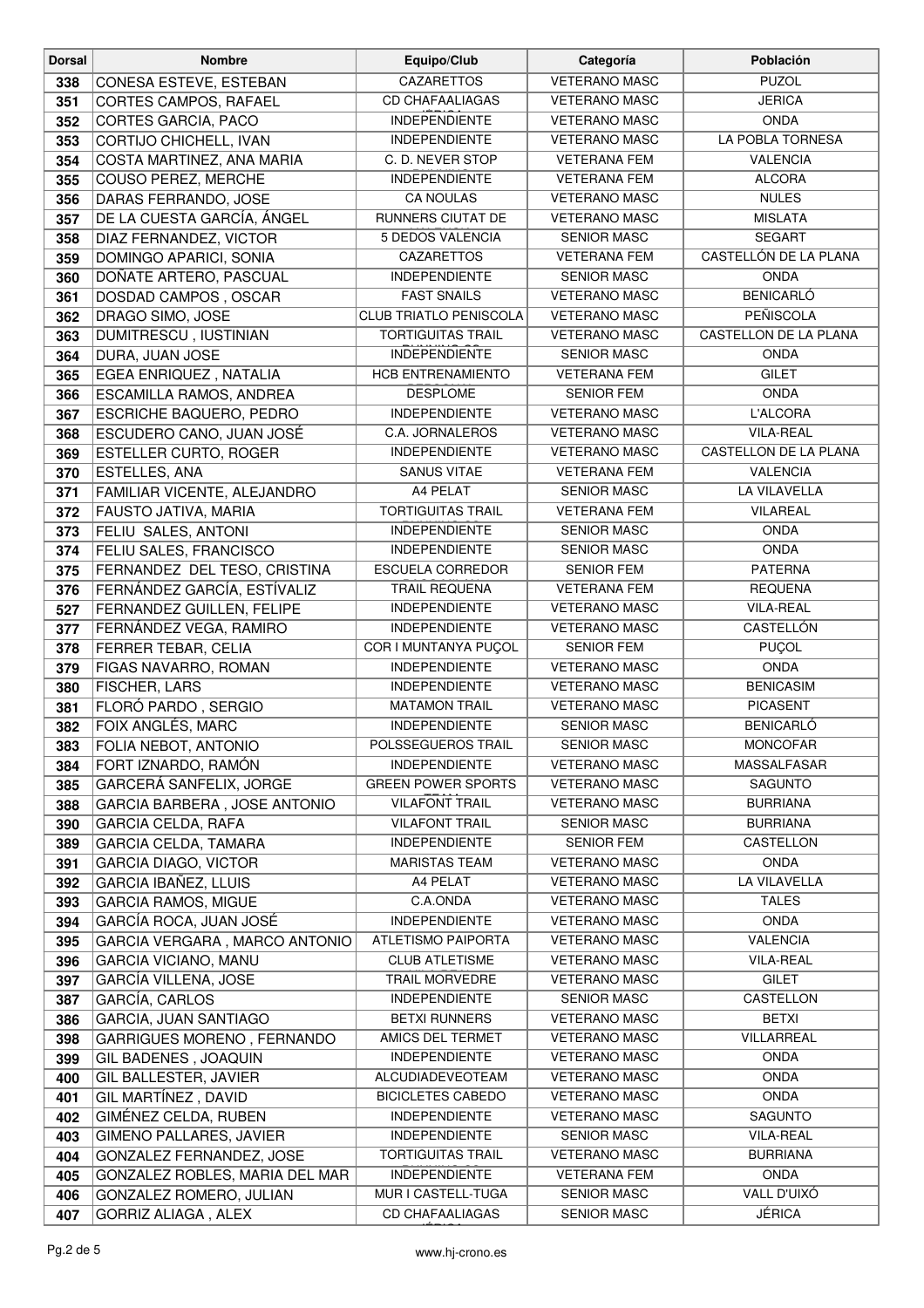| <b>Dorsal</b> | <b>Nombre</b>                                         | Equipo/Club                      | Categoría                                  | Población                    |
|---------------|-------------------------------------------------------|----------------------------------|--------------------------------------------|------------------------------|
| 408           | <b>GRAU GASCON, PEPE</b>                              | <b>CM SENGLARS FAVARA</b>        | <b>VETERANO MASC</b>                       | <b>FAVARA</b>                |
| 411           | GUINOT BELENGUER, JAVIER                              | <b>INDEPENDIENTE</b>             | <b>SENIOR MASC</b>                         | <b>ONDA</b>                  |
| 412           | <b>GUINOT JUAN, JOSE</b>                              | <b>INDEPENDIENTE</b>             | <b>SENIOR MASC</b>                         | <b>ONDA</b>                  |
| 410           | GUINOT, GERARD                                        | <b>DESPLOME</b>                  | <b>SENIOR MASC</b>                         | <b>BETXI</b>                 |
| 413           | <b>GUMBAU CALPE, CARLES</b>                           | <b>INDEPENDIENTE</b>             | <b>SENIOR MASC</b>                         | <b>BETXÍ</b>                 |
| 545           | GUZMÁN ARAGONES, PAULA                                | <b>BCS TRAIL D'UIXO</b>          | <b>SENIOR FEM</b>                          | LA VALL D'UIXO               |
| 414           | HELIODORO ROMERO, SALVADOR                            | <b>INDEPENDIENTE</b>             | <b>VETERANO MASC</b>                       | SAN ANTONIO DE BENAGEBER     |
| 415           | HERMAN RUIZ, JESUS                                    | <b>INDEPENDIENTE</b>             | <b>SENIOR MASC</b>                         | <b>ONDA</b>                  |
| 416           | HERNANDEZ CASTELL, DIEGO                              | MIM                              | <b>VETERANO MASC</b>                       | CASTELLON DE LA PLANA        |
| 417           | HERVIAS PEREZ, JUAN CARLOS                            | <b>INDEPENDIENTE</b>             | <b>VETERANO MASC</b>                       | <b>VILA-REAL</b>             |
| 418           | HIDALGO ROMERO, ANTONIO                               | AMICS DEL CLOT                   | <b>VETERANO MASC</b>                       | <b>BURRIANA</b>              |
| 419           | HURTADO PEÑA, CRISTINA                                | <b>CLUB ATLETISME</b>            | <b>SENIOR FEM</b>                          | <b>VILA-REAL</b>             |
| 420           | IBAÃ'EZ, JUAN                                         | <b>INDEPENDIENTE</b>             | <b>SENIOR MASC</b>                         | CASTELLON DE LA PLANA        |
| 421           | INSA COLLADO, VICTOR                                  | <b>INDEPENDIENTE</b>             | <b>SENIOR MASC</b>                         | <b>ONDA</b>                  |
| 422           | IZQUIERDO ORTELLS, JESUS                              | <b>INDEPENDIENTE</b>             | <b>VETERANO MASC</b>                       | <b>ONDA</b>                  |
| 423           | LANDETE PARDO, JOSE LUIS                              | <b>INDEPENDIENTE</b>             | <b>VETERANO MASC</b>                       | <b>VALENCIA</b>              |
| 424           | LÁZARO PÉREZ, SALVADOR                                | <b>INDEPENDIENTE</b>             | <b>VETERANO MASC</b>                       | <b>VILA REAL</b>             |
| 429           | LOPEZ ARTUÑEDO, SANDRA                                | <b>RUN ADDICTION</b>             | <b>SENIOR FEM</b>                          | <b>CASTELLON</b>             |
| 430           | LOPEZ GASCON, MARIA                                   | MOVILCLIC TEAM                   | <b>SENIOR FEM</b>                          | MARIA_LOPEZ_GASCON@HOT       |
| 431           | LOPEZ SAN MARTIN, EMILIO JOSE                         | <b>BETXI RUNNERS</b>             | <b>SENIOR MASC</b>                         | <b>BETXI</b>                 |
| 432           | <b>LOSILLA SORRIBES, MAITE</b>                        | <b>CA NOULAS</b>                 | <b>VETERANA FEM</b>                        | <b>NULES</b>                 |
| 433           | LOZANO FUENTES, DAVID                                 | <b>CAMPO BASE ONDA</b>           | <b>VETERANO MASC</b>                       | <b>CASTELLON</b>             |
| 434           | LUJAN CASTELLO, LEMUEL                                | <b>INDEPENDIENTE</b>             | <b>SENIOR MASC</b>                         | CARCAIXENT                   |
| 425           | LLIDO, LUCIA                                          | <b>BCS TRAIL D'UIXO</b>          | <b>SENIOR FEM</b>                          | QUART DE LES VALLS           |
| 426           | LLINARES ALFARO, ENRIQUE                              | C.A.PAIPORTA                     | <b>VETERANO MASC</b>                       | <b>PAIPORTA</b>              |
| 427           | LLOBELL ESCRIBANO, JOSE                               | <b>AMICS VTF</b>                 | <b>VETERANO MASC</b>                       | VALL D'UIXO                  |
| 428           | LLOPICO PUIG, JUANJOSE                                | <b>INDEPENDIENTE</b>             | <b>SENIOR MASC</b>                         | <b>ONDA</b>                  |
| 435           | MADRIGAL NAVAS, PILAR                                 | <b>INDEPENDIENTE</b>             | <b>VETERANA FEM</b>                        | <b>ONDA</b>                  |
| 436           | MAHIQUES HERRERO, CÉSAR                               | <b>ESCUELA CORREDOR</b>          | <b>VETERANO MASC</b>                       | <b>TORRENT</b>               |
| 437           | MANZANA CARRION, LUCIA                                | <b>BCS TRAIL D'UIXO</b>          | <b>SENIOR FEM</b>                          | LA VALL D UIXO               |
| 438           | MARAVÉ VIVAS, JOSE                                    | PAQUITOSRUNNERS                  | <b>SENIOR MASC</b>                         | <b>ONDA</b>                  |
| 439           | MARCO CONS, MAITE                                     | A FUEGO TEAM                     | SENIOR FEM                                 | <b>ONDA</b>                  |
| 440           | MARCO SALVADOR, OSCAR                                 | <b>INDEPENDIENTE</b>             | <b>VETERANO MASC</b>                       | <b>ONDA</b>                  |
| 441           | MARIN JULIAN, SILVER                                  | <b>MIM</b>                       | <b>VETERANO MASC</b>                       | CASTELLON DE LA PLANA        |
| 442           | MARIN MILIAN, SANDRA                                  | MIM                              | <b>SENIOR FEM</b>                          | CASTELLÓ DE LA PLANA         |
| 443           | MARQUÉS SORIANO, LOLI                                 | <b>CD CHAFAALIAGAS</b>           | <b>VETERANA FEM</b>                        | JÉRICA                       |
| 444           | MARTI COLLADO, JESUS                                  | <b>CA ONDA</b>                   | <b>VETERANO MASC</b>                       | <b>ONDA</b>                  |
| 445           | MARTÍ SOLSONA, SALVADOR                               | <b>INDEPENDIENTE</b>             | <b>SENIOR MASC</b>                         | <b>ONDA</b><br>LA VALL DUIXO |
| 446           | <b>MARTIN ANGEL, SARA</b>                             | <b>BCS TRAIL D'UIXO</b><br>FÍSIC | <b>SENIOR FEM</b>                          | BETXÍ                        |
| 447           | <b>MARTÍN MORENO, FRANCIS</b>                         | <b>XIBECA TRAIL</b>              | <b>SENIOR MASC</b><br><b>VETERANO MASC</b> | <b>VILA-REAL</b>             |
| 449<br>450    | MARTINEZ GONZALEZ, JAVI<br>MARTINEZ HERNANDEZ, MARCOS | <b>INDEPENDIENTE</b>             | <b>SENIOR MASC</b>                         | <b>ONDA</b>                  |
| 451           | MARTINEZ MARTINEZ, PEDRO                              | <b>INDEPENDIENTE</b>             | <b>SENIOR MASC</b>                         | <b>ONDA</b>                  |
| 452           | MARTINEZ MATINEZ, PEDRO                               | C.A.ONDA                         | <b>VETERANO MASC</b>                       | <b>TALES</b>                 |
| 453           | MARTÍNEZ MUÑOZ, ELENA                                 | <b>INDEPENDIENTE</b>             | <b>SENIOR FEM</b>                          | <b>ONDA</b>                  |
| 454           | MARTÍNEZ PÉREZ, PERE                                  | PATERNA RUNNERS                  | <b>SENIOR MASC</b>                         | <b>PATERNA</b>               |
| 455           | MARTÍNEZ SÁNCHEZ, DAVID                               | UNBROKEN RACE                    | <b>VETERANO MASC</b>                       | <b>ONDA</b>                  |
| 448           | MARTINEZ, ANGELA                                      | <b>INDEPENDIENTE</b>             | <b>SENIOR FEM</b>                          | <b>ONDA</b>                  |
| 456           | MAS PEREZ, RUTH                                       | <b>CAMPO BASE ONDA</b>           | <b>SENIOR FEM</b>                          | <b>ONDA</b>                  |
| 457           | MAZUECOS, DAVID                                       | <b>INDEPENDIENTE</b>             | <b>VETERANO MASC</b>                       | <b>ONDA</b>                  |
| 458           | MELERO AIBAR, DAVID                                   | <b>INDEPENDIENTE</b>             | <b>VETERANO MASC</b>                       | <b>ONDA</b>                  |
| 459           | MENA FERNANDEZ, JOSE ANTONIO                          | REDOLAT TEAM                     | <b>VETERANO MASC</b>                       | <b>GILET</b>                 |
| 460           | MENDOZA CALBO, JUANJO                                 | <b>INDEPENDIENTE</b>             | <b>VETERANO MASC</b>                       | <b>BENICASIM</b>             |
| 461           | MILANES MUT, JUAN                                     | <b>INDEPENDIENTE</b>             | <b>VETERANO MASC</b>                       | CASTELLON                    |
| 462           | MIRALLES LAHOZ, SERGIO                                | <b>C.A.LA VALLDIGNA</b>          | <b>VETERANO MASC</b>                       | <b>FAVARA</b>                |
| 463           | MIRALLES MIRALLES, RAUL                               | <b>CLUB ATLETISMO ONDA</b>       | <b>VETERANO MASC</b>                       | ONDA                         |
| 464           | MONDRAGON MIR, TAMARA                                 | <b>BCS TRAIL D'UIXO</b>          | <b>SENIOR FEM</b>                          | ALCUDIA DE VEO               |
| 465           | MONFERRER, JESUS                                      | <b>INDEPENDIENTE</b>             | <b>SENIOR MASC</b>                         | CASTELLON DE LA PLANA        |
| 466           | MONFORT SANZ, GUILLERMO                               | <b>INDEPENDIENTE</b>             | <b>VETERANO MASC</b>                       | <b>MERUELO</b>               |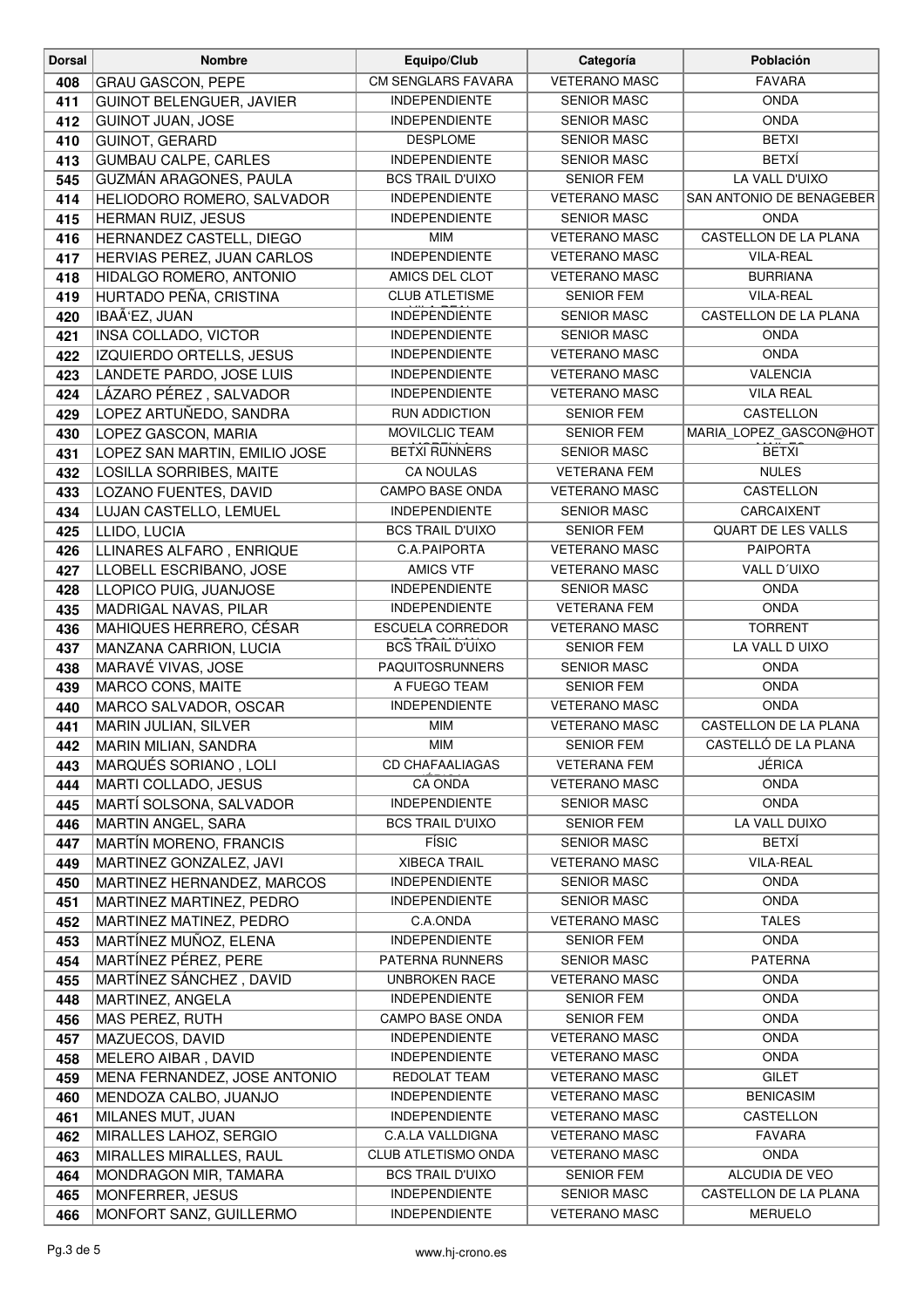| <b>Dorsal</b> | <b>Nombre</b>                        | Equipo/Club                                  | Categoría                                   | Población                       |
|---------------|--------------------------------------|----------------------------------------------|---------------------------------------------|---------------------------------|
| 467           | MORALES VANACLOIG, ELOY              | <b>TRAIL REQUENA</b>                         | <b>VETERANO MASC</b>                        | <b>REQUENA</b>                  |
| 468           | MUÑOZ LOPEZ, DANIEL                  | <b>INDEPENDIENTE</b>                         | <b>VETERANO MASC</b>                        | <b>VALENCIA</b>                 |
| 469           | MURCIA CERDA, RAFAEL                 | <b>CMR KIKE MORET</b>                        | <b>VETERANO MASC</b>                        | <b>ALCORA</b>                   |
| 470           | NAVARRO FERNÁNDEZ, HÉCTOR            | <b>INDEPENDIENTE</b>                         | <b>VETERANO MASC</b>                        | CASTELLON                       |
| 471           | NAVARRO MIR, BLAS                    | <b>INDEPENDIENTE</b>                         | <b>SENIOR MASC</b>                          | CASTELLON                       |
| 472           | NAVARRO MIR, VICENTE                 | <b>INDEPENDIENTE</b>                         | <b>VETERANO MASC</b>                        | CASTELLON                       |
| 473           | OLUCHA GIL, PACO                     | <b>INDEPENDIENTE</b>                         | <b>VETERANO MASC</b>                        | ARGELITA                        |
| 474           | ORTEGA SÁNCHEZ, SALOME               | <b>INDEPENDIENTE</b>                         | <b>VETERANA FEM</b>                         | SAGUNTO                         |
| 475           | ORTIZ PORCAR, DAVID                  | <b>CAZARETTOS</b>                            | <b>VETERANO MASC</b>                        | CASTELLON                       |
| 476           | P.J., JOSE                           | <b>INDEPENDIENTE</b>                         | <b>VETERANO MASC</b>                        | <b>BETXI</b>                    |
| 477           | PAGES, JAIME                         | MUR I CASTELL-TUGA                           | <b>VETERANO MASC</b>                        | VALL DE UXÓ                     |
| 479           | PALANQUES MACIAN, DAVID              | <b>CLUB SIERRA ESPADAN</b>                   | <b>SENIOR MASC</b>                          | <b>SUERA</b>                    |
| 478           | PALANQUES MACIAN, JULIO              | CLUB SIERRA ESPADAN                          | <b>SENIOR MASC</b>                          | <b>SUERAS</b>                   |
| 480           | PALOMINO CANGAS, M DOLORES           | <b>INDEPENDIENTE</b>                         | <b>VETERANA FEM</b>                         | <b>ONDA</b>                     |
| 481           | PELLICER TUR, JAVIER                 | <b>C.D'ATLETISME LA</b>                      | <b>VETERANO MASC</b>                        | <b>CULLERA</b>                  |
| 482           | PERALES GARCIA, RUTH                 | 5 DEDOS VALENCIA                             | <b>SENIOR FEM</b>                           | <b>SEGART</b>                   |
| 483           | PERALTA FUENTES, CRISTINA            | <b>CORREMON TRAIL</b>                        | <b>VETERANA FEM</b>                         | CASTELLON DE LA PLANA           |
| 484           | PEREZ FUENTES, NICO                  | C. D. NEVER STOP                             | <b>VETERANO MASC</b>                        | VILAMARXANT                     |
| 485           | PÉREZ MOLINA, JUDIT                  | <b>CD CHAFAALIAGAS</b>                       | <b>SENIOR FEM</b>                           | <b>SEGORBE</b>                  |
| 486           | PEREZ MORILLA, JOSE LUIS             | <b>TORTIGUITAS TRAIL</b>                     | <b>VETERANO MASC</b>                        | VILAREAL                        |
| 487           | PIQUER MARIN, PAULA                  | <b>INDEPENDIENTE</b>                         | <b>SENIOR FEM</b>                           | <b>ONDA</b>                     |
| 488           | PIQUER MOLINA, LAIA                  | <b>DESPLOME</b>                              | <b>SENIOR FEM</b>                           | <b>ONDA</b>                     |
| 489           | PIQUER ROVIRA, DIEGO                 | <b>INDEPENDIENTE</b>                         | <b>VETERANO MASC</b>                        | <b>ONDA</b>                     |
| 490           | PIQUERAS SORIANO, DIEGO              | CAZARETTOS                                   | <b>VETERANO MASC</b>                        | <b>NULES</b>                    |
| 491           | PLA ORENGA, JOSE                     | ARTANA AMUNT I AVALL                         | <b>SENIOR MASC</b>                          | <b>ARTANA</b>                   |
| 492           | POBO MARCO, JOSÉ ANTONIO             | <b>ALEX CAMPOS TEAM</b>                      | <b>VETERANO MASC</b>                        | <b>XIRIVELLA</b>                |
| 493           | PORCAR BLANCH, CARLOS                | <b>CEM COSTUR</b>                            | <b>VETERANO MASC</b>                        | OROPESA DEL MAR                 |
| 494           | POSTIGO OSUNA, MARTA                 | <b>INDEPENDIENTE</b>                         | <b>VETERANA FEM</b>                         | <b>VALENCIA</b>                 |
| 495           | PRATS GARCÍA, CHRISTIAN              | <b>TRAIL MORVEDRE</b>                        | <b>VETERANO MASC</b>                        | SAGUNTO                         |
| 496           | PRETEL QUILES, FRANCISCO             | <b>INDEPENDIENTE</b>                         | <b>VETERANO MASC</b>                        | <b>BETXI</b>                    |
| 497           | PUCHAU PERIS, INES                   | C.D. NEVER STOP RUNNING                      | <b>VETERANA FEM</b>                         | <b>MONCADA</b>                  |
| 498           | QUEROL BARBERA, AIDA                 | <b>CLUB ONDA</b>                             | SENIOR FEM                                  | <b>ONDA</b>                     |
| 499           | RAMBLA, MAITE                        | <b>INDEPENDIENTE</b>                         | <b>SENIOR FEM</b>                           | <b>BURRIANA</b>                 |
| 500           | RAMOS BALLESTER, ROBERTO             | <b>DESBORDATS RUNNERS</b>                    | <b>SENIOR MASC</b>                          | <b>ONDA</b>                     |
| 502           | RAMOS GIMENO, GERARDO                | SUMINISTROS CRG                              | <b>SENIOR MASC</b>                          | <b>TALES</b>                    |
| 501           | RAMOS GIMENO, JAVIER                 | <b>SUMINISTROS CRG</b>                       | <b>VETERANO MASC</b>                        | <b>TALES</b>                    |
| 503           | RAMOS ROS, MIRIAM                    | <b>INDEPENDIENTE</b>                         | <b>VETERANA FEM</b><br><b>VETERANO MASC</b> | <b>ONDA</b>                     |
| 504           | REDON BAGUENA, VICENTE               | <b>CAMPO BASE ONDA</b>                       |                                             | <b>ONDA</b>                     |
| 505           | REDONDO BENITEZ, JOSE ANGEL          | UNBROKEN OCR TEAM<br><b>BCS TRAIL D'UIXO</b> | <b>VETERANO MASC</b><br><b>SENIOR FEM</b>   | <b>ONDA</b><br><b>VILA-REAL</b> |
| 507           | RENAU ROMERO, TAMARA<br>RENAU, MARTA | <b>INDEPENDIENTE</b>                         | <b>VETERANA FEM</b>                         | <b>L'ALCORA</b>                 |
| 506<br>508    | RIBA SENAR, INMA                     | <b>INDEPENDIENTE</b>                         | <b>VETERANA FEM</b>                         | <b>BENICARLO</b>                |
| 509           | RIBES ALMOR, CARLOS                  | <b>INDEPENDIENTE</b>                         | <b>VETERANO MASC</b>                        | <b>ONDA</b>                     |
| 510           | ROBLES FERNANDEZ, LOLI               | <b>INDEPENDIENTE</b>                         | <b>SENIOR FEM</b>                           | <b>ONDA</b>                     |
| 511           | ROBLES FERNANDEZ, PACO               | <b>INDEPENDIENTE</b>                         | <b>SENIOR MASC</b>                          | SANTIAGO DE LA ESPADA           |
| 512           | ROBLES NAVARRO, TANIA                | <b>INDEPENDIENTE</b>                         | <b>SENIOR FEM</b>                           | <b>ONDA</b>                     |
| 513           | ROBLES RIOS, RAUL                    | <b>WOLF DEN CREW</b>                         | <b>SENIOR MASC</b>                          | ALMAZORA                        |
| 514           | RODRÍGUEZ CHALBAUD, LUIS             | RUNNERS CIUTAT DE                            | <b>SENIOR MASC</b>                          | <b>VALENCIA</b>                 |
| 515           | RODRIGUEZ IBAÑEZ, FRANCISCO          | <b>CENTRE FISIC</b>                          | <b>VETERANO MASC</b>                        | <b>NULES</b>                    |
| 516           | RODRÍGUEZ IZQUIERDO,                 | <b>DESPLOME</b>                              | <b>SENIOR MASC</b>                          | <b>ONDA</b>                     |
| 517           | RODRÍGUEZ PELAEZ, RAQUEL             | AMICS DEL TERMET                             | <b>VETERANA FEM</b>                         | VILLARREAL                      |
| 518           | ROS ESCRIG, ALFREDO                  | AMICS DEL CLOT                               | <b>VETERANO MASC</b>                        | <b>BURRIANA</b>                 |
| 520           | RUBIO GARCIA, SANDRA                 | CA ONDA                                      | <b>SENIOR FEM</b>                           | <b>ONDA</b>                     |
| 519           | RUBIO, CRISTINA                      | <b>INDEPENDIENTE</b>                         | <b>SENIOR FEM</b>                           | <b>ONDA</b>                     |
| 521           | RUIZ BERLANGA, RUBEN                 | <b>INDEPENDIENTE</b>                         | <b>SENIOR MASC</b>                          | <b>ONDA</b>                     |
| 522           | RUIZ CARRILLO, LAURA                 | <b>INDEPENDIENTE</b>                         | <b>VETERANA FEM</b>                         | <b>ONDA</b>                     |
| 523           | RUIZ RODRÍGUEZ, PILI                 | C. D. NEVER STOP                             | <b>VETERANA FEM</b>                         | VILAMARXANT                     |
| 524           | SAINZ GARCIA-CERNUDA, DANIEL         | C.D. NEVER STOP RUNNING                      | <b>VETERANO MASC</b>                        | <b>MONCADA</b>                  |
| 525           | SALVADOR RAMAL, CRISTINA             | AGARREU-LES                                  | <b>SENIOR FEM</b>                           | <b>ONDA</b>                     |